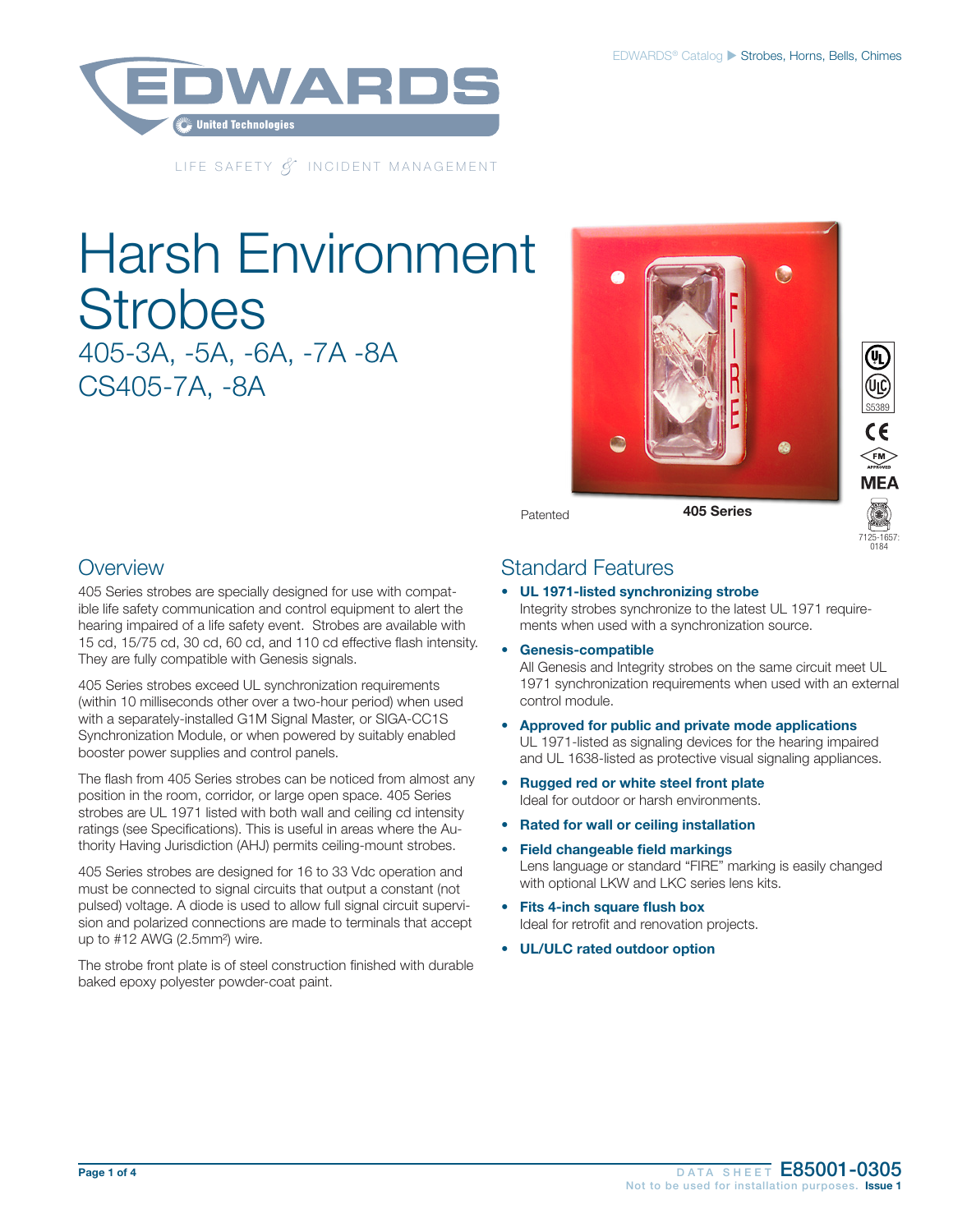## Application

NOTE: The installation of visible signals are subject to national and local standards, codes, and ordinances. Consult your Authority Having Jurisdiction for device installation requirements, application standards, and minimum performance specifications.

EDWARDS strobes are UL 1971-listed for use indoors as wallmounted public-mode notification appliances for the hearing impaired. Prevailing codes require strobes to be used where ambient noise conditions exceed specified levels, where occupants use hearing protection, and in areas of public accommodation. Consult with your Authority Having Jurisdiction for details.

As part of the Enhanced Integrity line of products, 405 Series strobes exceed UL synchronization requirements (within 10 milliseconds other over a two-hour period) when used with a synchronization source. Synchronization is important because a small portion of the population have a condition which may cause them to become disoriented from multiple random flashes of light. Integrity strobes minimize this risk.

Integrity strobes are fully compatible with EDWARDS Genesis signals.

NOTE: The flash intensity of some visible signals may not be adequate to alert or waken occupants in the protected area. Research indicates that the intensity of strobe needed to awaken 90% of sleeping persons is approximately 100 cd. EDWARDS recommends that strobes in sleeping rooms be rated at at least 110 cd.

WARNING: These devices will not operate without electrical power. As fires frequently cause power interruptions, further safeguards such as backup power supplies may be required.

### Operating Current (RMS)

| UL<br><b>Rating</b> | 15 <sub>cd</sub> | 15/75 cd | 30 cd | 60 cd | 110 <sub>cd</sub> |
|---------------------|------------------|----------|-------|-------|-------------------|
| 16 Vdc              | 109              | 150      | 130   | 269   | 329               |
| 16 Vfwr             | 150              | 210      | 189   | 359   | 420               |

| <b>Typical</b><br><b>Current</b> | 15 <sub>cd</sub> | 15/75 cd | <b>30 cd</b> | 60 cd | 110 <sub>cd</sub> |
|----------------------------------|------------------|----------|--------------|-------|-------------------|
| $24$ Vdc                         | 69               | 90       | 89           | 158   | 180               |
| 24 Vfwr                          | 108              | 128      | 134          | 229   | 260               |

Vdc: Volts direct current, regulated and filtered Vfwr: Volts full wave rectified

#### Current Draw Notes and Comments

- 1. Current values are shown in mA.
- 2. UL Nameplate Rating can vary from Typical Current due to measurement methods and instruments used.
- 3. EDWARDS recommends using the Typical Current for system design including NAC and Power Supply loading and voltage drop calculations.
- 4. Use the 16 Vdc RMS current ratings for filtered power supply and battery AH calculations. Use the 16 Vfwr RMS current ratings for unfiltered power supply calculations.
- 5. Fuses, circuit breakers and other overcurrent protection devices are typically rated for current in RMS values. Most of these devices operate based upon the heating affect of the current flowing through the device. The RMS current determines the heating affect and therefore, the trip and hold threshold for those devices.

# Typical Wiring - 24 Vdc



### Installation and Mounting

All models fit to a standard flush mounted, North American four inch electrical box, 1-1/2 inch (38 mm) deep minimum. Optional EDWARDS weatherproof, surface mount boxes are available. The strobes must be connected to signal circuits which output a constant (not pulsed) voltage. EDWARDS recommends that these strobes always be installed in accordance with the latest recognized edition of national and local fire alarm codes.

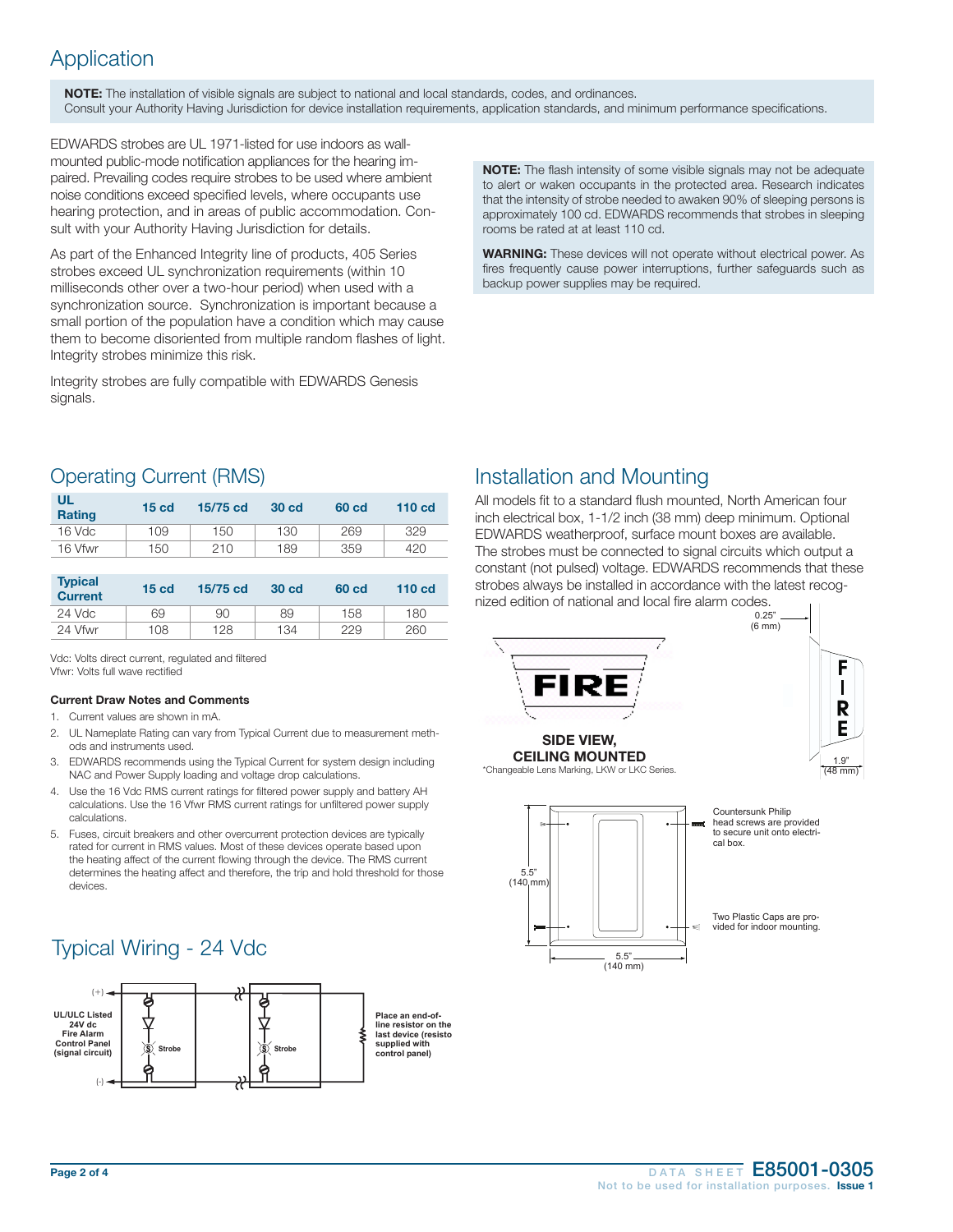# Light Distribution



# **Specifications**

| <b>Catalog Number</b>                          | 405-5A                                                                                                                                                                                                                                                                                | 405-3A                    | 405-6A                    | $405 - 7A$                | 405-8A, CS405-8A           |
|------------------------------------------------|---------------------------------------------------------------------------------------------------------------------------------------------------------------------------------------------------------------------------------------------------------------------------------------|---------------------------|---------------------------|---------------------------|----------------------------|
| UL 1638/ULC S526<br><b>Rated Strobe Output</b> | 15 <sub>cd</sub>                                                                                                                                                                                                                                                                      | 30cd                      | 60cd                      | 15/75cd                   | 110cd                      |
| UL 1971 Rated Strobe<br>Output                 | 15 <sub>cd</sub><br>(wall only)                                                                                                                                                                                                                                                       | 30cd wall<br>15cd ceiling | 60cd wall<br>30cd ceiling | 15cd wall<br>15cd ceiling | 110cd wall<br>60cd ceiling |
| Strobe Flash Rate                              | Synchronized at one flash per second. External control module necessary to meet UL 1971 synchronization requirements of<br>10 milliseconds over a two-hour period.                                                                                                                    |                           |                           |                           |                            |
| <b>Synchronization Sources</b>                 | G1M-RM, SIGA-CC1S, SIGA-MCC1S, BPS6, BPS10                                                                                                                                                                                                                                            |                           |                           |                           |                            |
| <b>Strobe Operating Volts</b>                  | Continuous 16 to 33 Vdc or 16 to 33 Vfwr                                                                                                                                                                                                                                              |                           |                           |                           |                            |
| <b>Operating Environment</b>                   | INDOOR: 30° C @ 85% RH; 32 - 120° F (0 - 49° C) ambient temperature.<br>OUTDOOR (CS models only): 30° C @ 93% RH; -40-150° F (-40-66° C) ambient temp '7A' (17.7cd @ -35° C per UL @ -40°<br>C per ULC) and; '8A' (70.7cd $@-35^{\circ}C$ per UL $@-40^{\circ}C$ per ULC) models only |                           |                           |                           |                            |
| Lens Markings                                  | Supplied with LKW-1 "FIRE" red letters, vertical both sides (Wall Mount)<br>- see LKW and LKC series for ceiling style and optional markings                                                                                                                                          |                           |                           |                           |                            |
| <b>Wire Connections</b>                        | Terminals - polarized input, #12 AWG (2.5mm <sup>2</sup> ) max wire size                                                                                                                                                                                                              |                           |                           |                           |                            |
| Flash Tube Enclosure                           | Clear LEXAN                                                                                                                                                                                                                                                                           |                           |                           |                           |                            |
| Strobe Plate, Finish                           | CRS steel - 5½ in (140mm) square, red or white baked epoxy polyester powder-coat finish                                                                                                                                                                                               |                           |                           |                           |                            |
| Mounting                                       | INDOOR: North American 4 in square electrical box;<br>OUTDOOR: 449 series weatherproof surface box                                                                                                                                                                                    |                           |                           |                           |                            |
| <b>Agency Listings</b>                         | UL 1971, UL 1638, ULC S526, CE, FM, CSFM, MEA (All models comply with ADA Code of Federal Regulation Chapter 28<br>Part 36 Final Rule)                                                                                                                                                |                           |                           |                           |                            |

 $90^\circ$ 

-90°